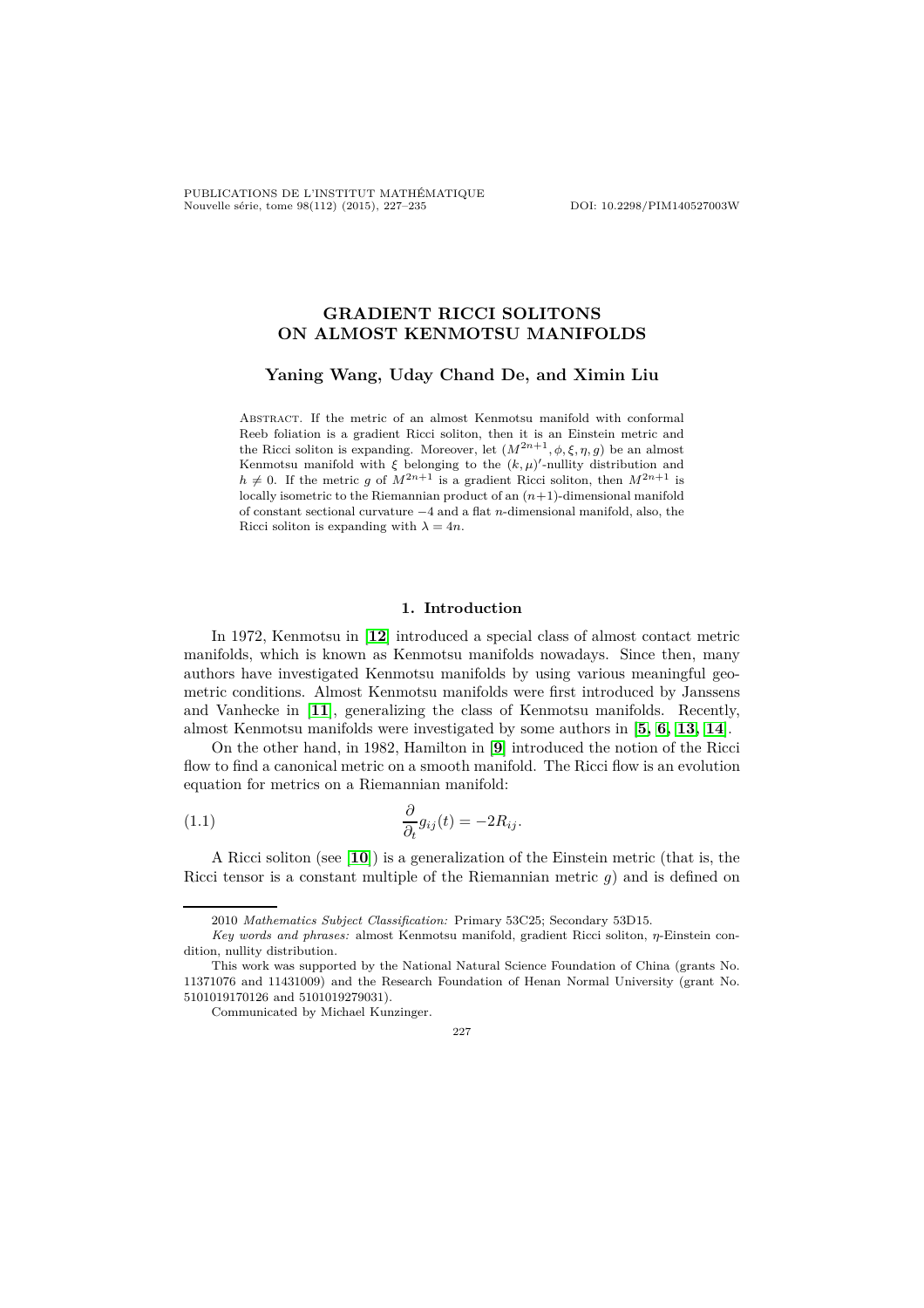a Riemannian manifold (*M, g*) by

<span id="page-1-0"></span>(1.2) 
$$
\frac{1}{2}\mathcal{L}_V g + \text{Ric} + \lambda g = 0
$$

for some constant  $\lambda$  and a vector field *V*. Clearly, a Ricci soliton with *V* zero or a Killing vector field reduces to an Einstein equation. The Ricci soliton is said to be shrinking, steady and expanding according as  $\lambda$  is negative, zero and positive respectively. Compact Ricci solitons are the fixed points of the Ricci flow projected from the space of metrics onto its quotient modulo diffeomorphisms and scalings, and often arise as blow-up limits for the Ricci flow. If the vector field *V* is the gradient of a potential function  $-f$ , then *g* is called a gradient Ricci soliton and equation [\(1.2\)](#page-1-0) becomes

<span id="page-1-1"></span>(1.3) 
$$
\nabla \nabla f = \text{Ric} + \lambda g.
$$

Following Perelman [**[15](#page-8-6)**], we know that a Ricci soliton on a compact manifold is a gradient Ricci soliton.

Ricci solitons on contact metric manifods, three-dimensional trans-Sasakian manifolds and  $N(k)$ -quasi-Einstein manifolds were studied by Ghosh  $[8]$  $[8]$  $[8]$ , Turan, De, and Yildiz [**[18](#page-8-8)**] and Crasmareanu [**[3](#page-7-2)**], respectively. With regard to the studies of Ricci solitons on Kenmotsu manifolds, we refer the reader to De and Matsuyama [**[4](#page-7-3)**] and Ghosh [**[7](#page-8-9)**], respectively. Moreover, Ricci solitons on *f*-Kenmotsu manifolds were studied by Călin and Crasmareanu [**[2](#page-7-4)**]. As far as we know, there are no studies on Ricci solitons on almost Kenmotsu manifolds. The object of this paper is to investigate gradient Ricci solitons on almost Kenmotsu manifolds under some geometric conditions. In fact, we mainly obtain the following results in Section 3.

<span id="page-1-2"></span>THEOREM 1.1. *If the metric of an almost Kenmotsu manifold*  $(M^{2n+1}, \phi, \xi, \eta, g)$ *with conformal Reeb foliation is a gradient Ricci soliton, then one of the following cases occurs:*

*case* 1*: n* = 1*, M*<sup>3</sup> *is a three dimensional Kenmotsu manifold of constant sectional curvature*  $-1$  *and the gradient Ricci soliton is expanding with*  $\lambda = 2$ ;

*case* 2*:*  $n > 1$ ,  $M^{2n+1}$  *is an Einstein manifold with the Ricci operator*  $Q =$  $-2n$  id and the gradient Ricci soliton is expanding with  $\lambda = 2n$ .

The above theorem is a generalization of Theorem 4.1 of [**[4](#page-7-3)**] (see Corollary 3.3 in Section 3). Moreover, gradient Ricci solitons on almost Kenmotsu manifolds with *ξ* belonging to certain nullity distribution and  $h \neq 0$  are classified as follows:

<span id="page-1-3"></span>THEOREM 1.2. *Let*  $(M^{2n+1}, \phi, \xi, \eta, g)$  *be an almost Kenmotsu manifold with*  $\xi$ *belonging to the*  $(k, \mu)'$ -*nullity distribution and*  $h \neq 0$ . If the metric g of  $M^{2n+1}$  is a *gradient Ricci soliton, then*  $M^{2n+1}$  *is locally isometric to the Riemannian product of an* (*n* + 1)*-dimensional manifold of constant sectional curvature* −4 *and a flat n*-dimensional manifold. Moreover, the Ricci soliton is expanding with  $\lambda = 4n$  and *the gradient of the potential function is an eigenvector field of*  $h'$  *with eigenvalue*  $-1$ *.* 

The paper is organized as follows. In Section 2, we recall some well known basic formulas and properties of almost Kenmotsu manifolds. In Section 3, by applying some results proved by Pastore and Saltarelli, we completely classify the gradient Ricci solitons on almost Kenmotsu manifolds with conformal Reeb foliation.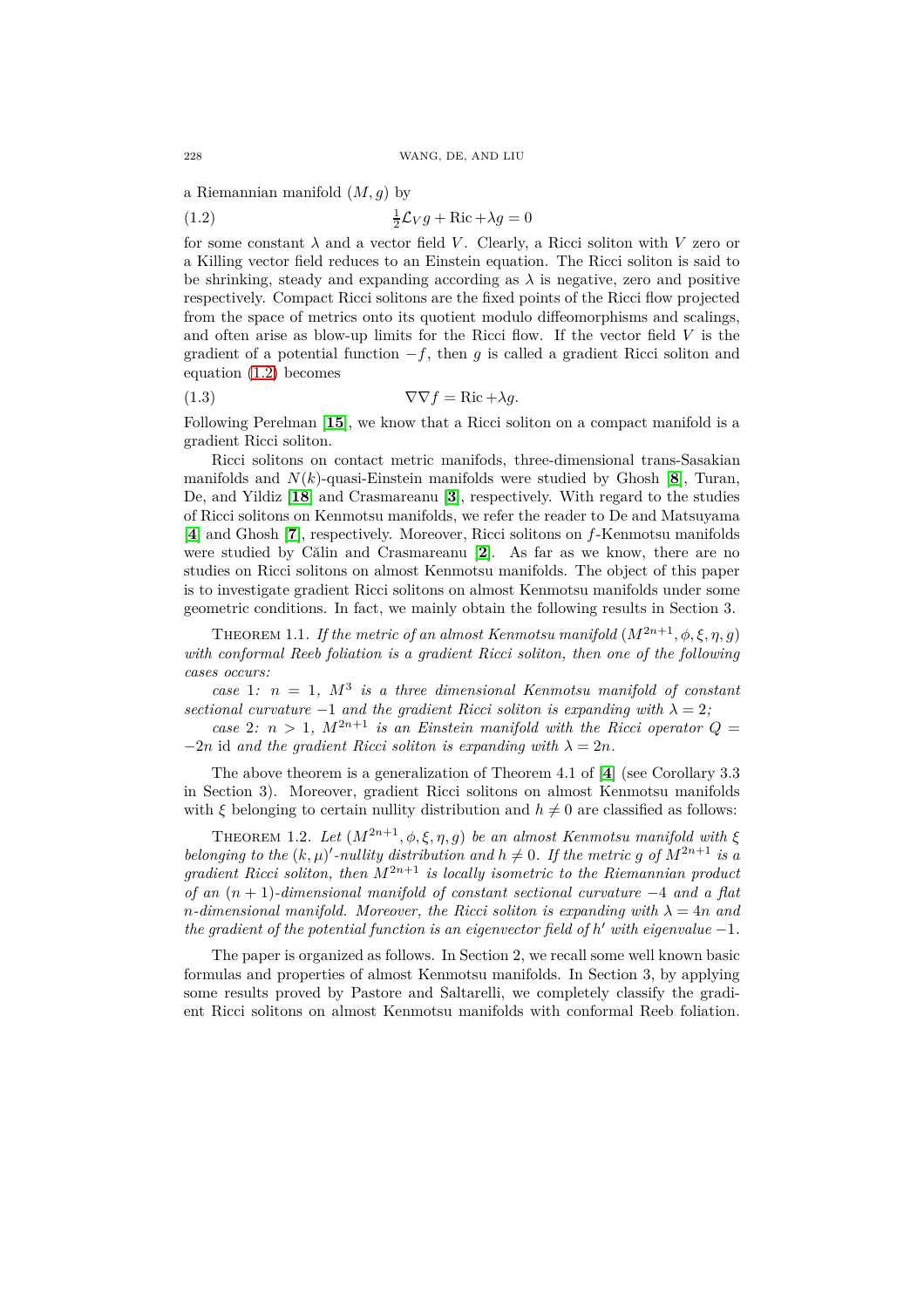Finally, by using some results obtained by Dileo and Pastore, we also obtain the classification of gradient Ricci solitons on almost Kenmtsu manifolds with  $h \neq 0$ whose Reeb vector field  $\xi$  belongs to the  $(k, \mu)'$ -nullity distribution.

# <span id="page-2-1"></span>**2. Almost Kenmotsu manifolds**

Following [**[5,](#page-7-0) [6,](#page-7-1) [12](#page-8-0)**], we first recall some basic notions and properties of almost Kenmotsu manifolds. An almost contact structure (see Blair [[1](#page-7-5)]) on a  $(2n + 1)$ dimensional smooth manifold  $M^{2n+1}$  is a triplet  $(\phi, \xi, \eta)$ , where  $\phi$  is a (1, 1)-type tensor field, *ξ* a global vector field (which is called the characteristic vector field) and *η* a 1-form, such that

(2.1) 
$$
\phi^2 = -id + \eta \otimes \xi, \quad \eta(\xi) = 1,
$$

where id denotes the identity mapping. This implies that  $\phi(\xi) = 0$ ,  $\eta \circ \phi = 0$  and rank( $\phi$ ) = 2*n*. A Riemannian metric *g* on  $M^{2n+1}$  is said to be compatible with the almost contact structure  $(\phi, \xi, \eta)$  if  $g(\phi X, \phi Y) = g(X, Y) - \eta(X)\eta(Y)$  for any vector fields  $X, Y \in \Gamma(TM)$ , where  $\Gamma(TM)$  denotes the Lie algebra of all differentiable vector fields on  $M^{2n+1}$ .

An almost contact structure endowed with a compatible Riemannian metric is said to be an almost contact metric structure. The fundamental 2-form  $\Phi$  of an almost contact metric structure is defined by  $\Phi(X,Y) = g(X, \phi Y)$  for any vector fields *X* and *Y* on  $M^{2n+1}$ . We may define on the product manifold  $M^{2n+1} \times \mathbb{R}$  an almost complex structure *J* by

$$
J\Big(X, f\frac{d}{dt}\Big) = \Big(\phi X - f\xi, \eta(X)\frac{d}{dt}\Big),\,
$$

where X denotes a vector field tangent to  $M^{2n+1}$ , t is the coordinate of R and f is a  $\mathcal{C}^{\infty}$ -function on  $M^{2n+1} \times \mathbb{R}$  $M^{2n+1} \times \mathbb{R}$  $M^{2n+1} \times \mathbb{R}$ . From Blair [1], the normality of an almost contact structure is expressed by the vanishing of the tensor  $N_{\phi} = [\phi, \phi] + 2d\eta \otimes \xi$ , where [*φ, φ*] is the Nijenhuis tensor of *φ*. An almost Kenmotsu manifold is defined as an almost contact metric manifold such that  $d\eta = 0$  and  $d\Phi = 2\eta \wedge \Phi$ . A normal almost Kenmotsu manifold is said to be a Kenmotsu manifold (see [**[11](#page-8-1)**]). It is known [**[12](#page-8-0)**] that a Kenmotsu manifold  $M^{2n+1}$  is locally a warped product  $I \times_f M^{2n}$  (where  $M^{2n}$  is a Kählerian manifold, *I* is an open interval with coordinate *t* and  $f = ce^t$ for some positive constant *c*).

Now let  $(M^{2n+1}, \phi, \xi, \eta, g)$  be an almost Kenmotsu manifold. We consider two tensor fields  $l = R(\cdot, \xi)\xi$  and  $h = \frac{1}{2}\mathcal{L}_{\xi}\phi$  on  $M^{2n+1}$ , where *R* denotes the curvature tensor and  $\mathcal L$  is the Lie differentiation. Following [[13](#page-8-2)], the two  $(1, 1)$ -type tensor fields *l* and *h* are symmetric and satisfy

<span id="page-2-2"></span>(2.2) 
$$
h\xi = 0, l\xi = 0, \text{tr } h = 0, \text{tr}(h\phi) = 0, h\phi + \phi h = 0.
$$

We also have the following formulas presented in [**[5,](#page-7-0) [6,](#page-7-1) [13](#page-8-2)**]:

<span id="page-2-0"></span>(2.3) 
$$
\nabla_X \xi = -\phi^2 X - \phi h X \; (\Rightarrow \nabla_\xi \xi = 0),
$$

<span id="page-2-3"></span>(2.4) 
$$
\phi l \phi - l = 2(h^2 - \phi^2),
$$

(2.5) 
$$
\text{tr}(l) = S(\xi, \xi) = g(Q\xi, \xi) = -2n - \text{tr } h^2,
$$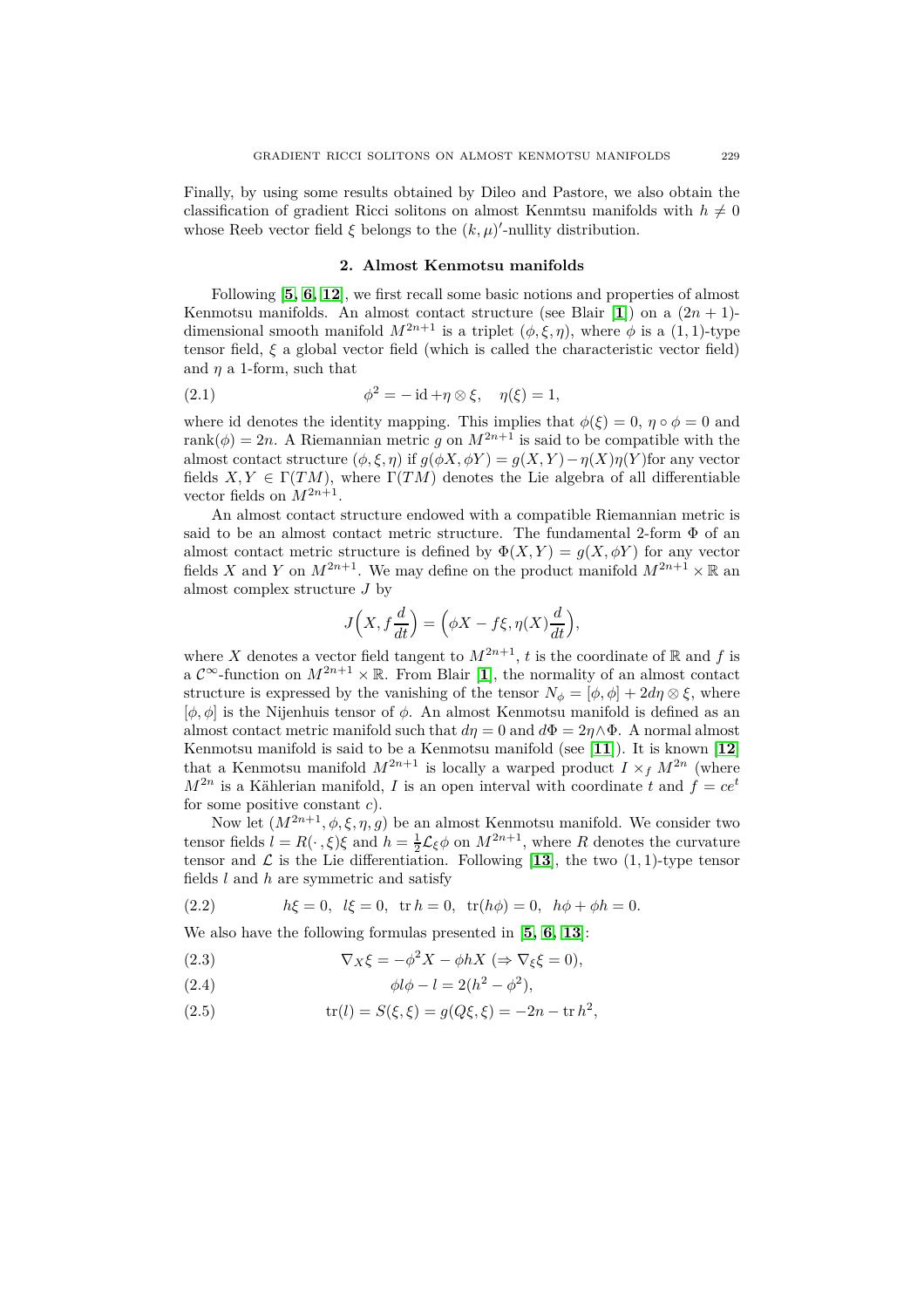<span id="page-3-1"></span>
$$
(2.6) \quad R(X,Y)\xi = \eta(X)(Y - \phi hY) - \eta(Y)(X - \phi hX) + (\nabla_Y \phi h)X - (\nabla_X \phi h)Y,
$$

(2.7) 
$$
\nabla_{\xi}h = -\phi - 2h - \phi h^2 - \phi l
$$

for any  $X, Y \in \Gamma(TM)$ , where *S*, *Q* and  $\nabla$  denote the Ricci curvature tensor, the Ricci operator with respect to *g* and the Levi-Civita connection of *g*, respectively.

On an almost contact metric manifold *M*, if the Ricci operator satisfies

$$
Q = \alpha \operatorname{id} + \beta \eta \otimes \xi,
$$

where both  $\alpha$  and  $\beta$  are smooth functions, then *M* is called an *η*-Einstein manifold. Clearly, an *η*-Einstein manifold with  $\beta = 0$  and  $\alpha$  a constant is an Einstein manifold. An *η*-Einstein manifold is said to be proper *η*-Einstein if  $\beta \neq 0$ .

# <span id="page-3-3"></span><span id="page-3-0"></span>**3. Proofs of main results**

We assume that the metric *g* of an almost Kenmotsu manifold  $(M^{2n+1}, \phi, \xi, \eta, g)$ is a gradient soliton; then equation [\(1.3\)](#page-1-1) becomes

$$
(3.1)\t\t \nabla_Y Df = QY + \lambda Y
$$

for any  $Y \in \Gamma(TM)$ , where *D* denotes the gradient operator of *g*. It follows from  $(3.1)$  that

(3.2) 
$$
R(X,Y)Df = (\nabla_X Q)Y - (\nabla_Y Q)X
$$

for any  $X, Y \in \Gamma(TM)$ . Before giving the detailed proof of our Theorem 1.1, we first present the following result which is directly deduced from Theorem 5.1 and Remark 5.1 of  $[14]$  $[14]$  $[14]$ . Throughout this paper, we denote by  $D$  the distribution defined by  $\mathcal{D} = \ker \eta$ .

<span id="page-3-5"></span>LEMMA 3.1. *Let*  $(M^{2n+1}, \phi, \xi, \eta, g)$  *be an*  $\eta$ *-Einstein almost Kenmotsu manifold with h* = 0*, then one of the following cases occurs:*

*case* 1:  $n = 1$ , the Ricci operator of  $M^3$  is  $Q = -(\beta + 2) \mathrm{id} + \beta \eta \otimes \xi$  and  $\xi(\beta) = -2\beta$ ;

*case* 2*:*  $n > 1$ ,  $\beta = 0$ , the Ricci operator is  $Q = -2n$  id and the integral subman*ifolds of the distribution* D *are Einstein almost Kählerian Ricci-flat hypersurfaces;*

*case* 3*:*  $n > 1$ ,  $\beta$  *is not a constant,*  $X(\beta) = 0$  *for any*  $X \in \mathcal{D}$  *and*  $\xi(\beta) = -2\beta$ *. Hence, the Ricci operator is*  $Q = -2n \operatorname{id} + \beta \phi^2$ , where  $\beta$  *is locally given by*  $\beta = ce^{-2t}$ *for some constant*  $c \neq 0$ *.* 

From Lemma 3.1 we see that for an *η*-Einstein almost Kenmotsu manifold  $M^{2n+1}$  with  $h = 0$ , if either  $\alpha$  or  $\beta$  is a constant then  $M^{2n+1}$  is an Einstein manifold with  $Q = -2n$  id.

PROOF OF THEOREM 1.1. From Pastore and Saltarelli [[14](#page-8-3)], we see that the Reeb foliation of an almost Kenmotsu manifold is conformal if and only if  $h = 0$ . Using  $h = 0$  in  $(2.3)$  and  $(2.6)$  we have

<span id="page-3-4"></span>
$$
\nabla_X \xi = X - \eta(X)\xi
$$

for any  $Y \in \Gamma(TM)$  and

<span id="page-3-2"></span>(3.4) 
$$
R(X,Y)\xi = \eta(X)Y - \eta(Y)X
$$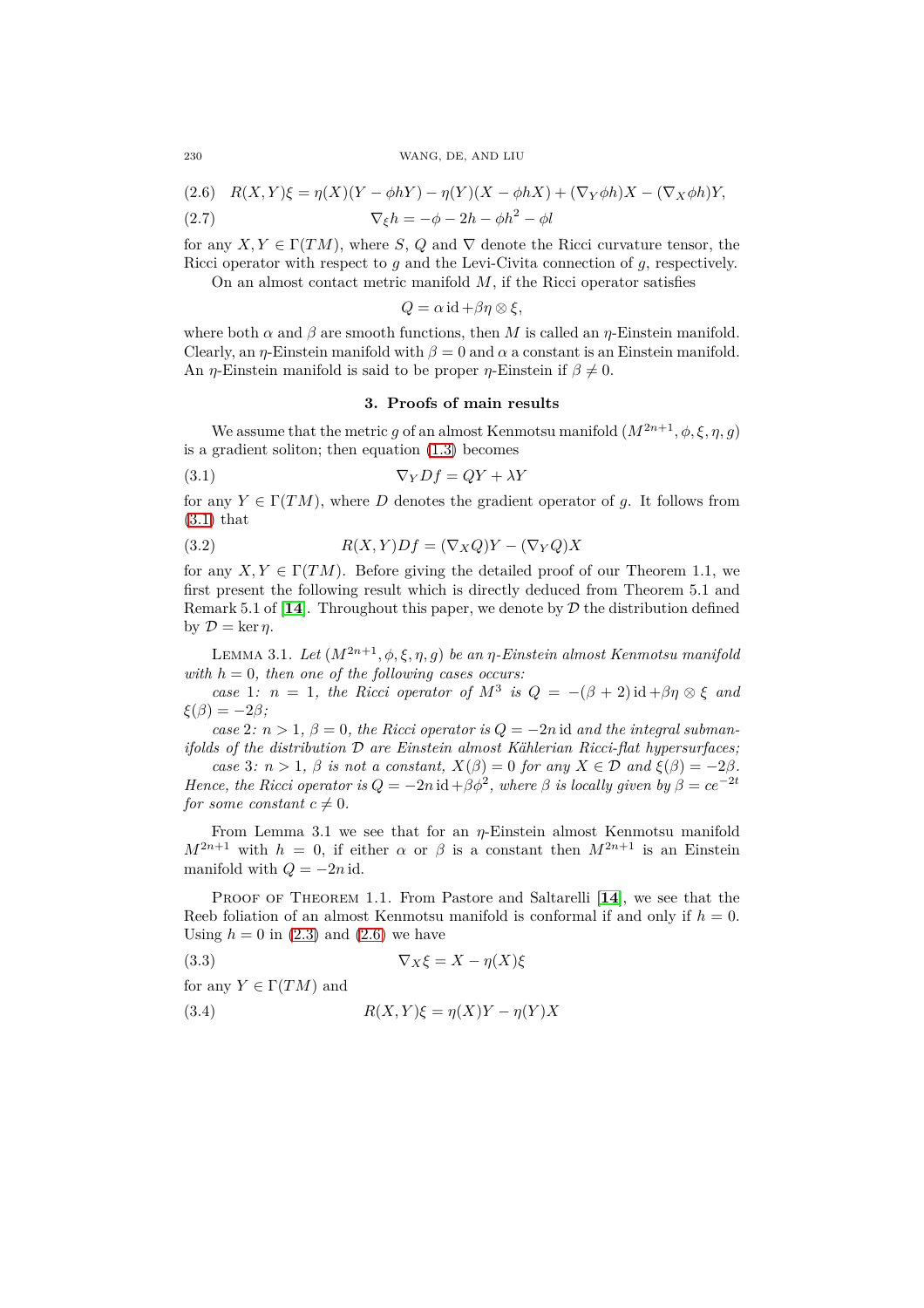for any  $X, Y \in \Gamma(TM)$ , respectively. Replacing *X* by  $\xi$  in [\(3.4\)](#page-3-2) gives an equation; then taking the inner product of the resulting equation with *Df* and making use of the curvature properties, we obtain

<span id="page-4-0"></span>(3.5) 
$$
g(R(\xi, Y)Df, \xi) = -Y(f) + \eta(Y)\xi(f)
$$

for any  $Y \in \Gamma(TM)$ . On the other hand, by a straightforward calculation, we may obtain from [\(3.2\)](#page-3-3) that

$$
(3.6) \qquad \qquad g(R(\xi, Y)Df, \xi) = 0
$$

for any  $Y \in \Gamma(TM)$ , where  $Q\xi = -2n\xi$  (which is deduced from equation [\(3.4\)](#page-3-2)) and  $(3.3)$  are used. Clearly, from  $(3.5)$  and  $(3.6)$  we have

<span id="page-4-3"></span><span id="page-4-2"></span><span id="page-4-1"></span>
$$
Df = \xi(f)\xi.
$$

Substituting the above equation into [\(3.1\)](#page-3-0) gives

(3.7) 
$$
QY = (\xi(f) - \lambda)Y + (Y(\xi(f)) - \xi(f)\eta(Y))\xi
$$

for any  $Y \in \Gamma(TM)$ . Then taking the inner product of relation [\(3.7\)](#page-4-2) with  $\xi$  and making use of  $Q\xi = -2n\xi$  we obtain

(3.8) 
$$
Y(\xi(f)) = (\lambda - 2n)\eta(Y)
$$

for any  $Y \in \Gamma(TM)$ . Finally, putting [\(3.8\)](#page-4-3) into [\(3.7\)](#page-4-2) we get

<span id="page-4-4"></span>(3.9) 
$$
Q = (\xi(f) - \lambda) \operatorname{id} + (\lambda - \xi(f) - 2n)\eta \otimes \xi
$$

This means that  $M^{2n+1}$  is an *η*-Einstein manifold. In this context, it follows from Lemma [3.1](#page-3-5) that  $\xi(\beta) = -2\beta$  for  $n \ge 1$ , applying this equation on [\(3.9\)](#page-4-4) we have  $\xi(\xi(f)) = 2(\lambda - 2n - \xi(f))$ . On the other hand, replacing *Y* by  $\xi$  in equation [\(3.8\)](#page-4-3) implies that  $\xi(\xi(f)) = \lambda - 2n$ . Consequently, it follows that  $\xi(f) = \frac{\lambda - 2n}{2}$  being a constant. This means that case 3 of Lemma [3.1](#page-3-5) can not occur. Taking into account equation [\(3.8\)](#page-4-3) we obtain  $\lambda = 2n$  and hence  $\xi(f) = 0$ , then we see from [\(3.9\)](#page-4-4) that  $Q = -2n$  id. It is well known that the curvature tensor of a three dimensional Riemannian manifold  $(M^3, g)$  is given by

$$
R(X,Y)Z = g(Y,Z)QX - g(X,Z)QY + g(QY,Z)X
$$

$$
- g(QX,Z)Y - \frac{r}{2}(g(Y,Z)X - g(X,Z)Y)
$$

for any  $X, Y, Z \in \Gamma(TM)$ , where *r* denotes the scalar curvature of  $M^3$ . It is also well known that an almost Kenmotsu manifold of dimension 3 with *h* = 0 is a Kenmotsu manifold (see [[5](#page-7-0)]). Then putting  $Q = -2id$  in the above equation proves case 1 of Theorem 1.1. The proof of case 2 of Theorem 1.1 follows from the above arguments.

REMARK 3.1. We observe from [[6,](#page-7-1) [14](#page-8-3)] that for an almost Kenmotsu manifold, the following four conditions are equivalent: (1) the Reeb foliation is conformal; (2) *ξ* belongs to the *k*-nullity distribution; (3) *ξ* belongs to the (*k, µ*)-nullity distribution; (4) the tensor field *h* vanishes. Therefore, for an almost Kenmotsu manifold whose Riemanian metric is a gradient Ricci soliton, under one of the above four conditions, the conclusion of Theorem [1.1](#page-1-2) still holds.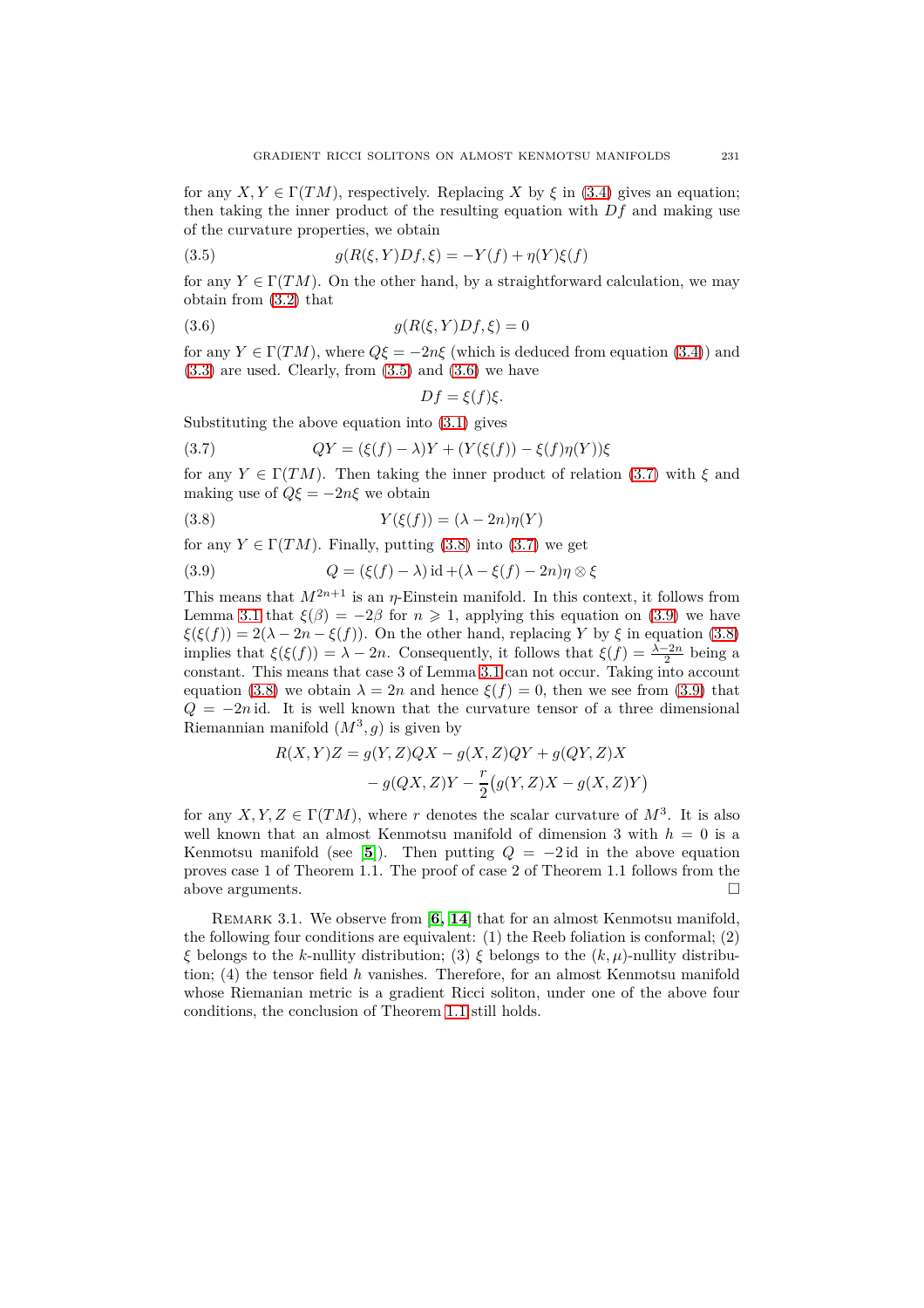From Proposition 3.2 of [**[5](#page-7-0)**], we know that an almost Kenmotsu manifold is a Kenmotsu manifold if and only if the integral manifolds of the distribution  $D$  are Kählerian and  $h = 0$ . Thus, the following result follows from Theorem [1.1.](#page-1-2)

<span id="page-5-0"></span>COROLLARY 3.1. *If the metric g of a Kenmotsu manifold*  $M^{2n+1}$  *is a gradient Ricci soliton, then*  $M^{2n+1}$  *is an Einstein manifold with*  $Q = -2n$  id *and the gradient Ricci soliton is expanding with*  $\lambda = 2n$ *.* 

We remark that Corollary [3.1](#page-5-0) is just Theorem 4.1 of [**[4](#page-7-3)**], which means that our Theorem [1.1](#page-1-2) extends the corresponding results shown in [**[4](#page-7-3)**].

In what follows, we shall consider almost Kenmotsu manifolds for which *ξ* belongs to the  $(k, \mu)'$ -nullity condition (see [[6](#page-7-1)]), that is,

<span id="page-5-1"></span>(3.10) 
$$
R(X,Y)\xi = k(\eta(Y)X - \eta(X)Y) + \mu(\eta(Y)h'X - \eta(X)h'Y)
$$

for any  $X, Y \in \Gamma(TM)$  where  $k, \mu \in \mathbb{R}$  and  $h' = h \circ \phi$ . It follows from Proposition 4.1 of [[6](#page-7-1)] that, for an almost Kenmotsu manifold with  $\xi$  belonging to the  $(k, \mu)'$ nullity distribution,  $\mu = -2$ . Replacing *Y* by  $\xi$  in [\(3.10\)](#page-5-1) gives  $lX = k(X - \eta(X)\xi) +$  $\mu h'X$ , then making use of [\(2.1\)](#page-2-1) and [\(2.2\)](#page-2-2) we get  $\phi l\phi X = -k(X - \eta(X)\xi) + \mu h'X$ . Substituting this equation into [\(2.4\)](#page-2-3) gives

<span id="page-5-5"></span>(3.11) 
$$
h'^2 = (k+1)\phi^2 \; (\Leftrightarrow h^2 = (k+1)\phi^2).
$$

Let  $X \in \mathcal{D}$  be an eigenvector field of  $h'$  orthogonal to  $\xi$  with the corresponding eigenvalue  $\gamma$ , thus from [\(3.10\)](#page-5-1) we have that  $\gamma^2 = -(k+1)$ . It follows that  $k \le -1$ and  $\gamma = \pm \sqrt{-k-1}$ . It is known [[6](#page-7-1)] that  $M^{2n+1}$  is locally isometric to the warped product of an  $(n + 1)$ -dimensional hyperbolic space of constant sectional curvature  $k-2\gamma$  and a flat *n*-dimensional space. By Proposition 4.2 of [[6](#page-7-1)], if  $h' \neq 0$  ( $\Leftrightarrow h \neq 0$ ), the present first and third authors proved the following result.

<span id="page-5-2"></span>LEMMA 3.2 (Lemma 3.2 of [[20](#page-8-10)]). *Let*  $(M^{2n+1}, \phi, \xi, \eta, g)$  *be an almost Kenmotsu manifold with*  $\xi$  *belonging to the*  $(k, \mu)'$ -*nullity distribution and*  $h' \neq 0$ . Then the  $Ricci operator Q of M^{2n+1}$  *is given by* 

(3.12) 
$$
Q = -2n \operatorname{id} + 2n(k+1)\eta \otimes \xi - 2nh',
$$

*where*  $k < -1$ *, moreover, the scalar curvature of*  $M^{2n+1}$  *is*  $2n(k-2n)$ *.* 

PROOF OF THEOREM 1.2. By applying Lemma [3.2](#page-5-2) we have

<span id="page-5-6"></span>
$$
(\nabla_Y Q)X = 2n(k+1)\eta(X)(Y + h'Y) - 2n(\nabla_Y h')X
$$

$$
+ 2n(k+1)(g(X,Y) - 2\eta(X)\eta(Y) + g(h'X,Y))\xi
$$

for any  $X, Y \in \Gamma(TM)$ . It follows from the above equation that

<span id="page-5-3"></span>(3.13) 
$$
(\nabla_X Q)Y - (\nabla_Y Q)X = -2n((\nabla_X h')Y - (\nabla_Y h')X) - 2n(k+1)(\eta(X)(Y + h'Y) - \eta(Y)(X + h'X))
$$

for any  $X, Y \in \Gamma(TM)$ . Replacing *X* by  $\xi$  in [\(3.10\)](#page-5-1) gives an equation, then taking the inner product of the resulting equation with  $Df$  and making use of the curvature properties we obtain

<span id="page-5-4"></span>(3.14) 
$$
g(R(\xi, Y)Df, \xi) = kg(Df - \xi(f)\xi, Y) - 2g(Df, h'Y)
$$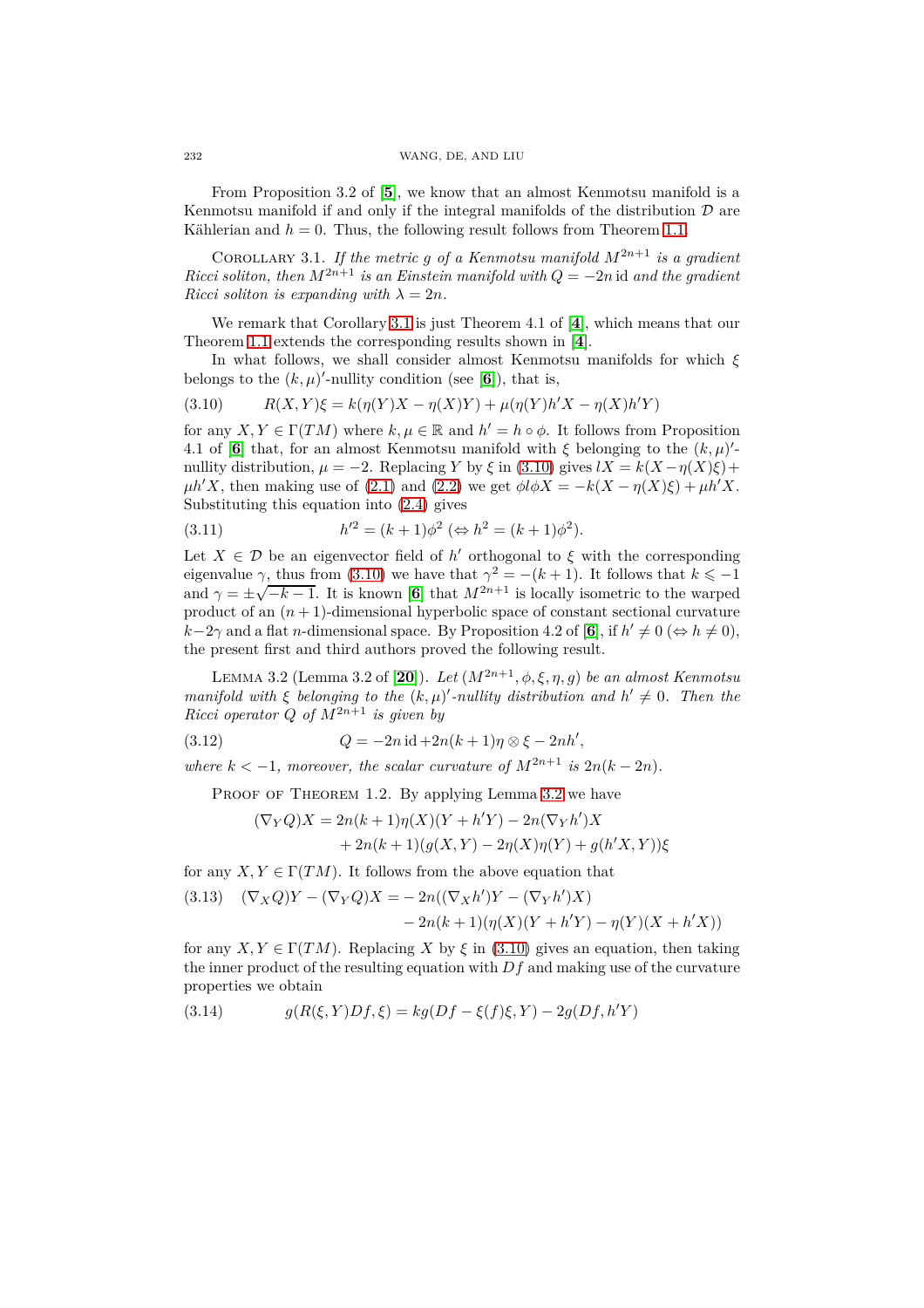for any  $Y \in \Gamma(TM)$ , where  $\mu = -2$  is used. On the other hand, replacing X by  $\xi$ in  $(3.2)$  and making use of  $(3.13)$  we see

$$
R(\xi,Y)Df = -2n((\nabla_{\xi}h')Y - (\nabla_{Y}h')\xi) - 2n(k+1)(Y + h'Y - \eta(Y)\xi)
$$

for any  $Y \in \Gamma(TM)$ . Hence, it follows from the above equation and [\(2.2\)](#page-2-2)-[\(2.3\)](#page-2-0) that

$$
(3.15) \t\t g(R(\xi, Y)Df, \xi) = 0
$$

for any  $Y \in \Gamma(TM)$ . Comparing [\(3.14\)](#page-5-4) with [\(3.15\)](#page-6-0) we get

(3.16) 
$$
k(Df - \xi(f)\xi) = 2h'(Df).
$$

By  $h' \xi = 0$ , the action of  $h'$  on the above equation and making use of [\(3.16\)](#page-6-1) imply

<span id="page-6-2"></span><span id="page-6-1"></span><span id="page-6-0"></span>
$$
h'^{2}(Df) = \frac{k^{2}}{4}(Df - \xi(f)\xi).
$$

Putting the above equation into [\(3.11\)](#page-5-5) and taking into account  $k < -1$  we know (3.17)  $(k+2)^2(Df - \xi(f)\xi) = 0.$ 

Clearly, it follows from [\(3.17\)](#page-6-2) that either  $k = -2$  or  $Df = \xi(f)\xi$  Now we prove that the latter case can not occur. In fact, if we assume that the latter case is true, that is  $Df = \xi(f)\xi$ , putting this into [\(3.1\)](#page-3-0) and making use of [\(2.3\)](#page-2-0) we obtain

$$
\nabla_Y Df = Y(\xi(f))\xi + \xi(f)(Y - \eta(Y)\xi + h'Y)
$$

for any  $Y \in \Gamma(TM)$ . Using the above equation in [\(3.1\)](#page-3-0) we have

$$
QY = (\xi(f) - \lambda)Y + (Y(\xi(f)) - \xi(f)\eta(Y))\xi + \xi(f)h'Y
$$

<span id="page-6-3"></span>for any  $Y \in \Gamma(TM)$ . Comparing the above equation with [\(3.12\)](#page-5-6) we see that (3.18)  $(2n+\xi(f))h'Y = (\lambda - \xi(f) - 2n)Y + (2n(k+1)\eta(Y) + \xi(f)\eta(Y) - Y(\xi(f)))\xi$ for any  $Y \in \Gamma(TM)$ . Next, we assume that  $2n + \xi(f) = 0$ ; then it follows from [\(3.18\)](#page-6-3) that  $\lambda Y + 2n k \eta(Y) \xi = 0$  for any  $Y \in \Gamma(TM)$ . Let  $Y \in \mathcal{D}$  in this equation we get  $\lambda = 0$ , consequently, it follows that  $k = 0$ ; this contradicts the hypothesis  $k < -1 \ (\Leftrightarrow h \neq 0)$ . Hence, by  $2n + \xi(f) \neq 0$ , [\(3.18\)](#page-6-3) implies that for any vector field *Y* orthogonal to  $\xi$  we have  $Y(\xi(f)) = 0$  and

<span id="page-6-4"></span>(3.19) 
$$
h'Y = \left(\frac{\lambda}{2n + \xi(f)} - 1\right)Y.
$$

Combining [\(3.19\)](#page-6-4) and  $h' \circ \phi + \phi \circ h' = 0$ , we get

(3.20) 
$$
\frac{\lambda}{2n + \xi(f)} - 1 = 0
$$

and thus  $h'Y = 0$  for any  $Y \in \mathcal{D}$ . Therefore  $h' = 0$ , contradicting the hypothesis *h*<sup> $\prime$ </sup> ≠ 0. Consequently, we obtain from relation [\(3.17\)](#page-6-2) that  $k = -2$ , making use of this equation in [\(3.11\)](#page-5-5) we see that  $h'^2 = -\phi^2$ . Finally, it follows from Proposi-tion 4.1 and Corollary 4.2 of [[6](#page-7-1)] that  $M^{2n+1}$  is locally isometric to the Riemannian product of an (*n* + 1)-dimensional manifold of constant sectional curvature −4 and a flat *n*-dimensional manifold.

Now we denote by  $[1]'$  and  $[-1]'$  the distributions of the eigenvectors of  $h'$ orthogonal to  $\xi$  with eigenvalues 1 and  $-1$  respectively. Notice that if  $X \in [1]'$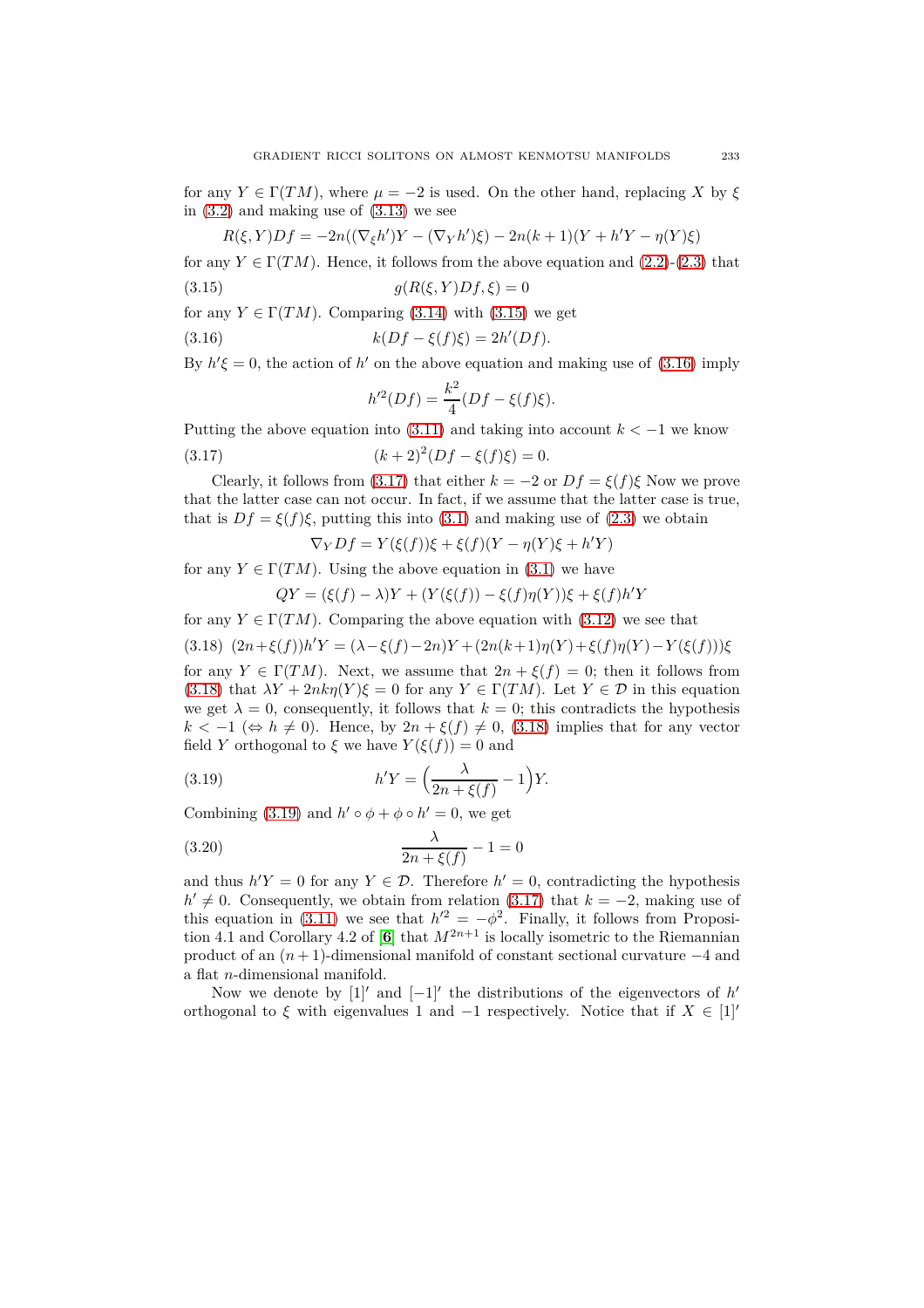then  $\phi X \in [-1]'$ , and thus both eigenvalues 1 and  $-1$  have the same multiplicity *n*. Hence we may consider a local orthonormal  $\phi$ -frame  $\{\xi, E_i, \phi E_i\}$  for  $1 \leq i \leq n$  with  $E_i \in [1]'.$  Suppose that  $Df = \sum_{i=1}^n \alpha_i E_i + \sum_{i=1}^n \beta_i \phi E_i + \theta \xi$  (where  $\alpha_i$ ,  $\beta_i$  and  $\theta$  are smooth functions on  $M^{2n+1}$ ). Then we have  $h'(Df) = \sum_{i=1}^{n} \alpha_i E_i - \sum_{i=1}^{n} \beta_i \phi E_i$ . On the other hand, making use of  $k = -2$  in equation  $(3.16)$ , we obtain  $h'(Df) =$  $-\sum_{i=1}^n \alpha_i E_i - \sum_{i=1}^n \beta_i \phi E_i + (\xi(f) - \theta)\xi$ . Obviously, we get  $\alpha_i = 0$  for any  $1 \leq i \leq n$ and  $\theta = \xi(f)$ . Thus, making use of  $Df = \sum_{i=1}^{n} \beta_i \phi E_i + \xi(f)\xi$  in relation [\(3.1\)](#page-3-0) and by a direct calculation we obtain an equation; applying [\(3.12\)](#page-5-6) in [\(3.1\)](#page-3-0) and making use of  $k = -2$ , we get another equation, comparing these two equations we have

<span id="page-7-6"></span>(3.21) 
$$
(\lambda - 2n)Y - 2n\eta(Y)\xi - 2nh'Y
$$

$$
= \sum_{i=1}^{n} (Y(\beta_i)\phi E_i + \beta_i \nabla_Y \phi E_i) + Y(\xi(f))\xi + \xi(f)(Y - \eta(Y)\xi + h'Y)
$$

for any  $Y \in \Gamma(TM)$ . From the proof of Proposition 4.1 of [[6](#page-7-1)], we have  $\nabla_{\xi} \phi E_i \in$ [−1]′ ; then letting *Y* = *ξ* in [\(3.21\)](#page-7-6) we obtain

<span id="page-7-7"></span>(3.22) 
$$
\lambda - 4n = \xi(\xi(f)).
$$

Also, from the proof of Proposition 4.1 of [[6](#page-7-1)] we have  $\nabla_{E_j}\phi E_i \in [-1]$ <sup>*f*</sup> for any  $E_j \in [1]'$ , then replacing *Y* by  $E_j$  in [\(3.21\)](#page-7-6) we have

<span id="page-7-8"></span>
$$
\lambda - 4n = 2\xi(f).
$$

It follows from [\(3.22\)](#page-7-7) and [\(3.23\)](#page-7-8) that  $\lambda = 4n$  and hence  $\xi(f) = 0$ . In this case, we may write  $Df = \sum_{i=1}^{n} \beta_i \phi E_i$  and [\(3.16\)](#page-6-1) becomes  $h'(Df) = -Df$ . Moreover, applying [\(3.12\)](#page-5-6) we obtain from equation [\(3.1\)](#page-3-0) that  $\nabla Df = -2n(h' + \phi^2)$ . This completes the proof.  $\Box$ 

<span id="page-7-9"></span>Remark 3.2. We see from Petersen and Wylie [**[16,](#page-8-11) [17](#page-8-12)**] that under the hypoth-esis of our Theorem [1.2,](#page-1-3)  $M^{2n+1}$  turns out to be locally isometric to a rigid gradient Ricci soliton, which is the Riemannian product of the Einstein manifold  $\mathbb{H}^{n+1}(-4)$ and the Gaussian soliton R *n*.

**Acknowledgements.** The authors would like to express their deep thanks to the referee for his/her careful reading and many valuable suggestions, especially for improving the proof of Theorem [1.2](#page-1-3) and pointing out Remark [3.2](#page-7-9) to us.

#### **References**

- <span id="page-7-5"></span>1. D. E. Blair, *Riemannian Geometry of Contact and Symplectic Manifolds*, Progress in Mathematics 203, Birkhäuser, 2010.
- <span id="page-7-4"></span>2. C. Călin, M. Crasmareanu, *From the Eisenhart problem to Ricci solitons in f-Kenmotsu manifolds*, Bull. Malays. Math. Sci. Soc. (2) **33** (2010), 361–368.
- <span id="page-7-2"></span>3. M. Crasmareanu, *Parallel tensors and Ricci solitons in N*(*k*)*-quasi Einstein manifolds*, Indian J. Pure Appl. Math. **43** (2012), 359–369.
- <span id="page-7-3"></span>4. U. C. De, Y. Matsuyama, *Ricci solitons and gradient Ricci solitons in a Kenmotsu manifold*, Southeast Asian Bull. Math. **37** (2013), 691–697.
- <span id="page-7-0"></span>5. G. Dileo, A. M. Pastore, *Almost Kenmotsu manifolds and local symmetry*, Bull. Belg. Math. Soc. Simon Stevin **14** (2007), 343–354.
- <span id="page-7-1"></span>6. , *Almost Kenmotsu manifolds and nullity distributions*, J. Geom. **93** (2009), 46–61.